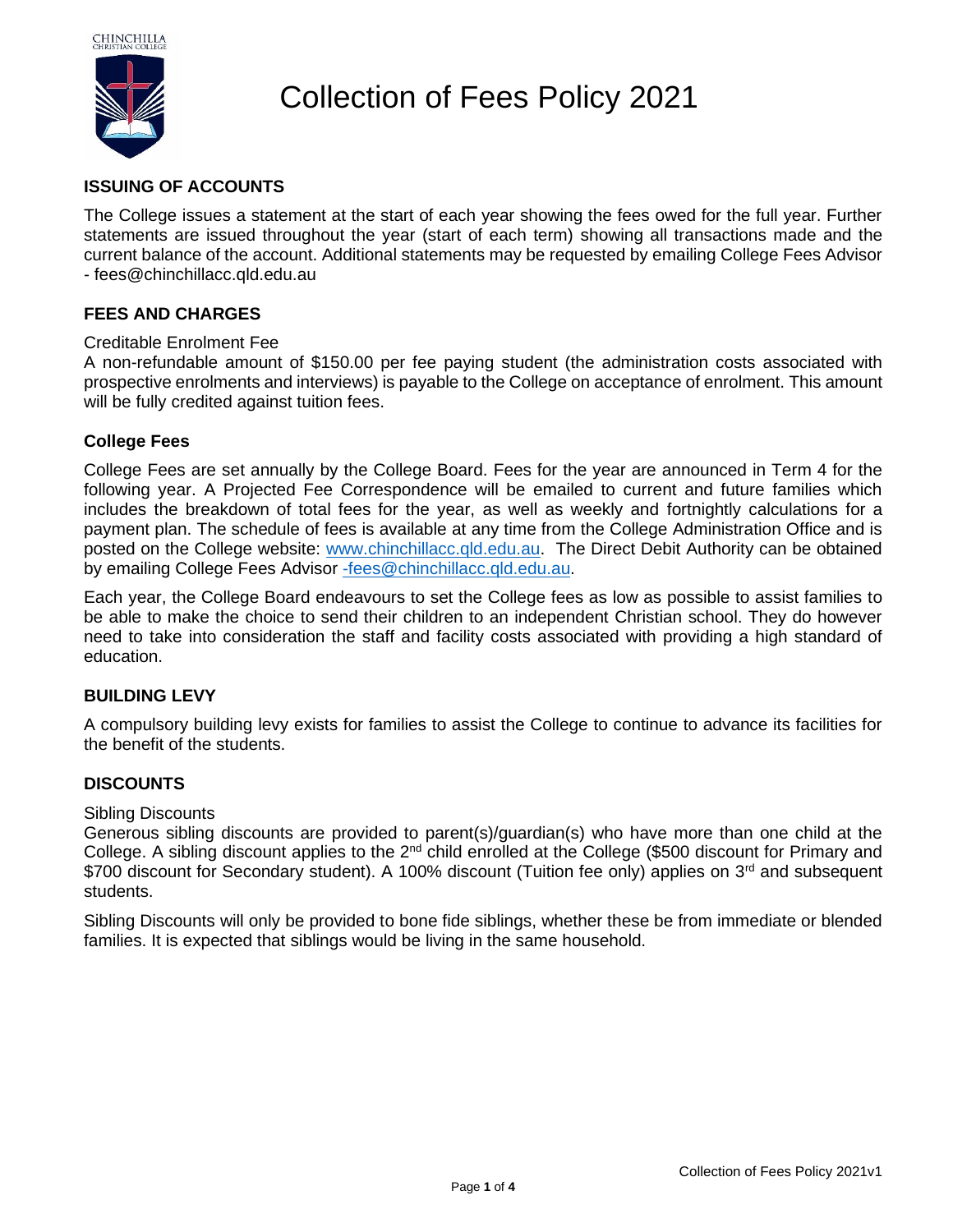

# 2021 Schedule of Fees

| <b>Tuition Fees</b> | <b>Annual Fee</b>                                                                                                            |
|---------------------|------------------------------------------------------------------------------------------------------------------------------|
| Prep                | \$3,090                                                                                                                      |
| Year 1              | \$3,210                                                                                                                      |
| Year 2              | \$3,210                                                                                                                      |
| Year 3              | \$3,390                                                                                                                      |
| Year 4              | \$3,390                                                                                                                      |
| Year 5              | \$3,390                                                                                                                      |
| Year 6              | \$3,390                                                                                                                      |
| Year 7              | \$3,990                                                                                                                      |
| Year 8 to Year 10   | \$4,280                                                                                                                      |
| Year 11 and Year 12 | \$4,520                                                                                                                      |
|                     | Tuition fees include ancillary learning materials, Secondary text book levy, Secondary laptop program, excursions and camps. |

### **Sibling Discounts**

| Second student                | \$500 discount on Primary tuition charges   |
|-------------------------------|---------------------------------------------|
|                               | \$700 discount on Secondary tuition charges |
| Third and subsequent students | No charge for tuition fees                  |

### Concessions

Financial hardship concessions are available on application. Those who hold a current Pensioner Concession Card or Health Care Card receive a 30% discount on tuition fees. Eligibility for hardship concessions is reviewed annually.

### **Payment Discount**

| Full payment by February 12, 2021 | \$150 discount per fee-paying student |  |
|-----------------------------------|---------------------------------------|--|
|                                   |                                       |  |
| Annroved Dayment Ontions          |                                       |  |

#### Approved Payment Options Downant in full (see above)

### **Additional Costs**

| Annual Building Levy of \$200 per family per year                   |  |  |
|---------------------------------------------------------------------|--|--|
| <b>Uniforms</b>                                                     |  |  |
| Bus transportation to and from the College (if required)            |  |  |
| Tours, extra-curricular excursions and special interest/sport camps |  |  |
| Subject levies (where applicable)                                   |  |  |
| Courses delivered by some external providers (where relevant)       |  |  |
| Instrumental music tuition (if required)                            |  |  |
|                                                                     |  |  |

### Secondary Textbook and Resource Allowance

The State Government provides the College with an allowance to offset the cost of textbooks, ICT items and other resources for secondary students, which the College purchases on the students' behalf. Families have the option of purchasing their own resources by requesting that the College Fees Advisor credit this allowance to their fee account. Families electing to do this will be obligated to purchase these resources at their own expense. Requests for an allowance credit must be received by no later than the end of November for existing students, or upon enrolment for new students. The allowance only covers a fraction of the full cost of these resources, therefore families do not find this option financially beneficial.

### Creditable Enrolment Confirmation Fee

A non-refundable amount of \$150 per fee paying student is payable to the College on submission of the signed enrolment Contract. This amount will be fully credited against tuition fees.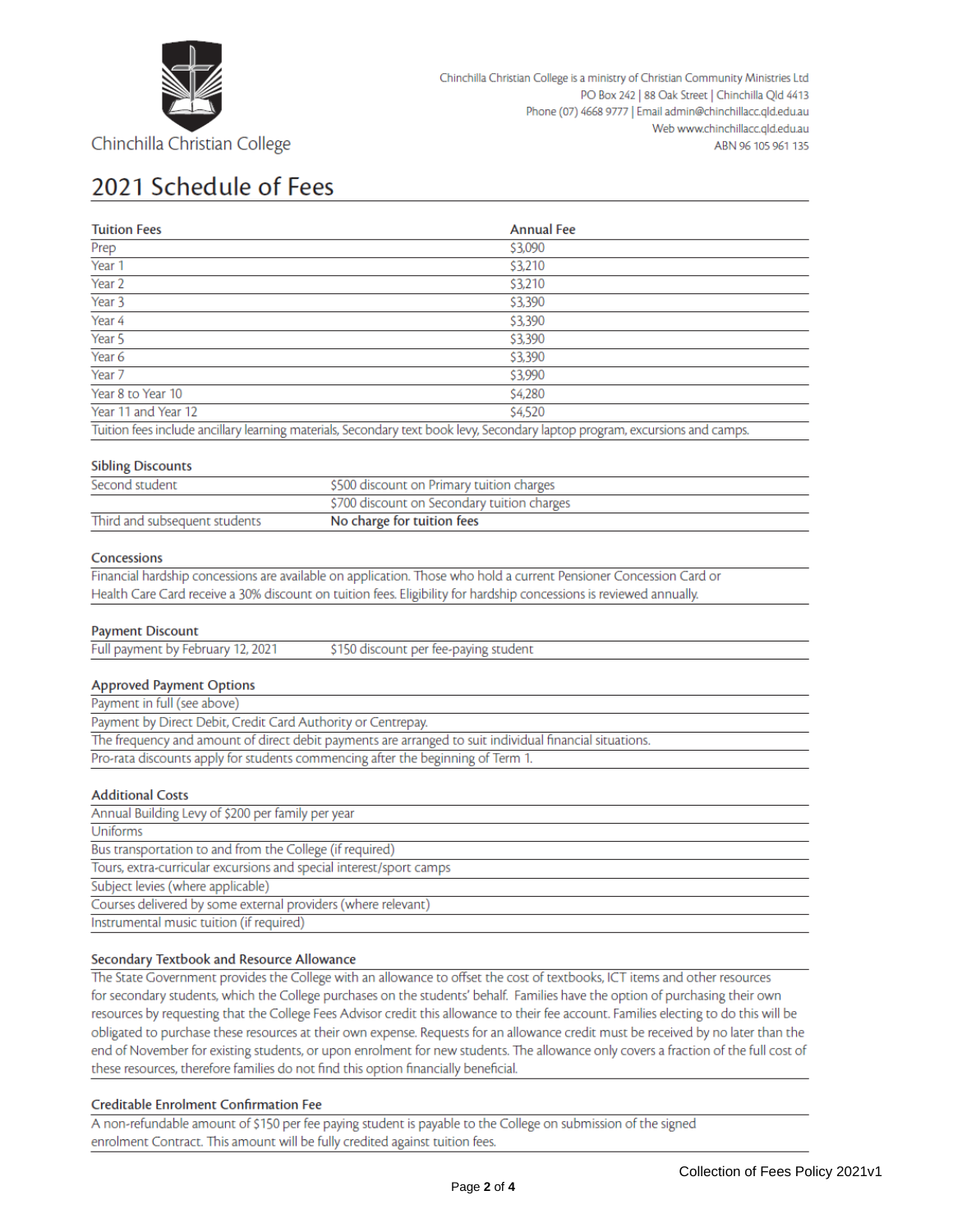# **PAYMENT OF FEES**

# **Payment of Tuition and Bus Fees Approved**

# **Fee Payment Option:**

- Option 1: Annual Payment by BPay, Credit Card or EFTPOS at Reception and Uniform Shop. A discount of \$150 (Tuition) and \$50 (Bus) per fee-paying student applies if fees are paid in full by the second week of Term 1.
- Option 2: Term Payment –by BPay, Credit Card or EFTPOS at Reception and Uniform Shop. A Payment Plan by College processed direct debit may be arranged. Term payments are due the second week of every term.
- Option3: Payment Plan– College Direct Debit System or Centrepay Deduction
	- Monthly Payment Plan –11 equal monthly instalments over the period of January to November, first instalment due on week 1 of Term 1.
	- Fortnightly Payment Plan– 24 equal fortnightly instalments over the period of January to December.
	- Weekly Payment Plan –48 equal weekly instalments over the period of January to December.

**An immediate commencement of a direct debit payment plan is required if no Full or Term payment is received by the set due dates.** 

Direct Debit/Payment Plan Information

- Payment plan can only be by DIRECT DEBIT or Centrepay deduction processed by the College
- Direct Debit for the current year will automatically stop once account is cleared (unless arranged to continue through the school holidays as advance payment).
- A Projected Fees Correspondence and Fees Schedule will be emailed before the end of December for the next school year.
- Direct Debit will be automatically adjusted and set for a new payment plan as per Projected Fees Correspondence.

# **Action on Overdue Accounts**

While it is our general policy that children should not be prevented from having a Christian education due to financial reasons, the College Board has determined that the College will not be able to continue to educate students whose fees are unpaid, except where special arrangements for payment have been made in writing.

If the school fees remain unpaid and no special arrangements have been made, the student's enrolment may be cancelled, and appropriate recovery action commenced. The process for collection of overdue school fees is as follows:

- Families with overdue school fees will be contacted in the first instance by the Fees Advisor and satisfactory arrangement made to recover outstanding monies.
- If the arrangement made between family and Fees Advisor is not adhered to, a "Stage 1" Letter-(Overdue Fees) will be sent to parents whose school/bus fees account are in arrears.
- Should there be no response to this letter within 14 days, then a "Stage 2" Letter- (Impending Termination of Enrolment/Debt Collection Agency) will be sent.
- After 30 days, should no further arrangement be made, the defaulter will be listed with a Debt Collection Agency and issue a "Stage 3" Letter - (Termination of Enrolment).

# **Special Arrangement for Payment**

Should parent(s)/guardian(s) experience difficulty with payment of college fees, they should discuss the matter with the Fees Advisor, by phoning 4575 7172. Application for financial Hardship concessions will require disclosure of certain family financial details, which will be retained in strictest confidence by the